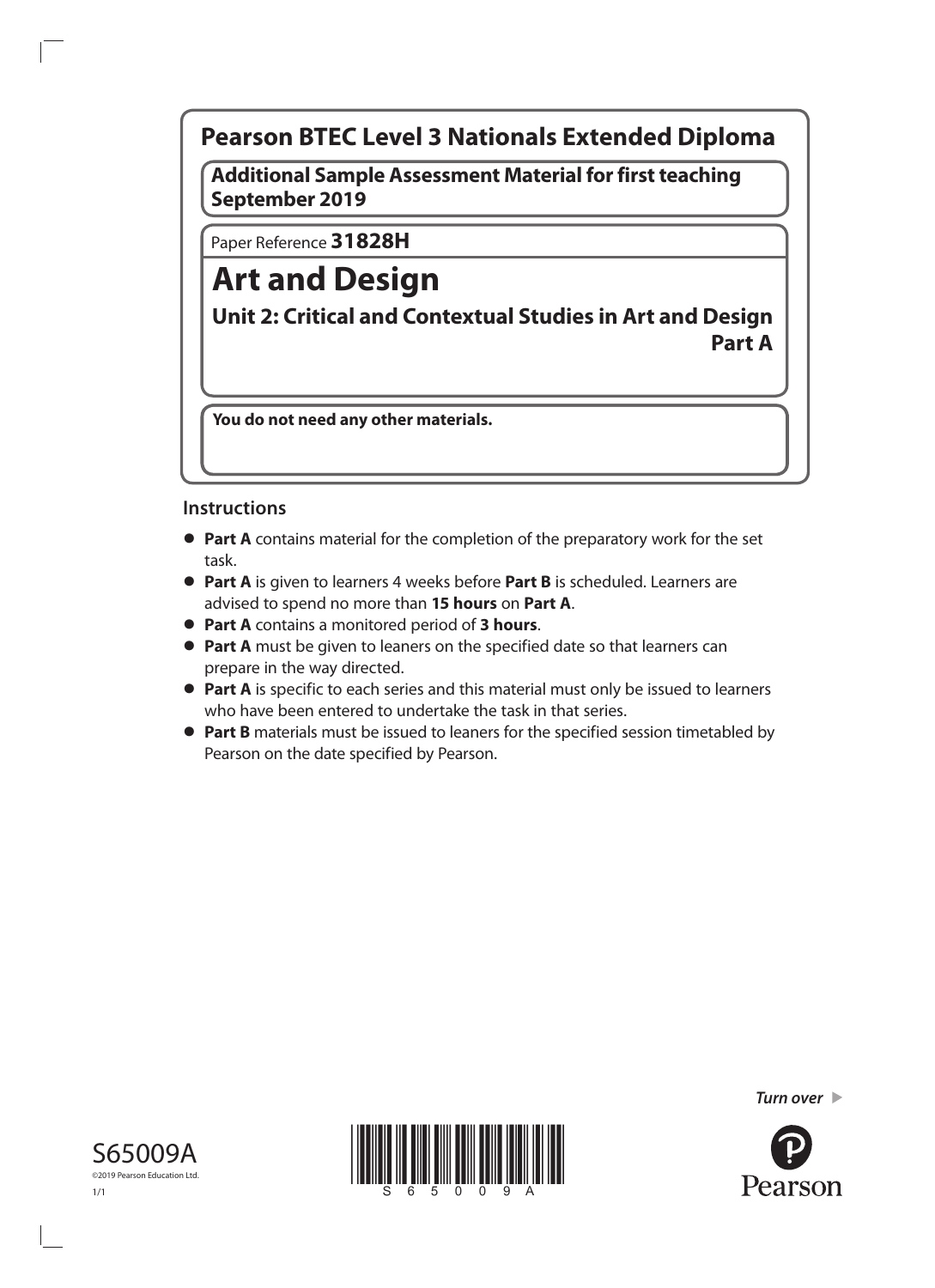#### **Instructions to Teachers/Tutors**

Centres should refer to the Information for Conducting External Assessments (ICEA) document for full information on the correct conduct of monitored and formally supervised assessment.

This set task has a preparatory period. **Part A** sets out how learners should prepare for the completion of the task under supervised conditions.

**Part A** is given to learners **4 weeks** before **Part B** is taken under formal supervision as scheduled by Pearson.

**Part A** must be given to learners on the specified date so that learners can prepare as directed and monitored.

**Part B** contains unseen material and is issued to learners at the start of the specified formal supervised assessment session as timetabled by Pearson.

Within the 4 weeks for completion of **Part A**, learners should be provided with the opportunity to conduct independent research in order to:

- **•** identify valuable research sources
- **•** carry out primary research of artworks where possible
- **•** undertake visual analysis of images in relation to the theme
- **•** undertake background reading into the chosen artist or designer.

Centres may need to make facilities available to learners to support independent work. Learners are advised to spend up to **15 hours** on their independent research, which includes the **3 hours** of monitored preparation.

**Part A** has a monitored preparation period of **3 hours**.

Learners should be monitored in the **3 hours** and the sessions scheduled by the centre. Learners can produce two sides of A4 summary notes that can be used during the **Part B** formal assessment session.

Notes, images and examples of work from learners' independent research may be brought into the monitored preparation sessions but only notes produced in the monitored sessions may be used during the formal assessment.

Learner notes and images are the outcome of independent preparation and support learners in responding to the set task. Learner notes are restricted to:

- **•** bullet points
- **•** contextual information, quotes, learner's ideas and opinions, analysis of images and reference to specific sources
- **•** 10 point minimum type size.

They must not include:

- **•** continuous prose
- **•** pre-prepared answers.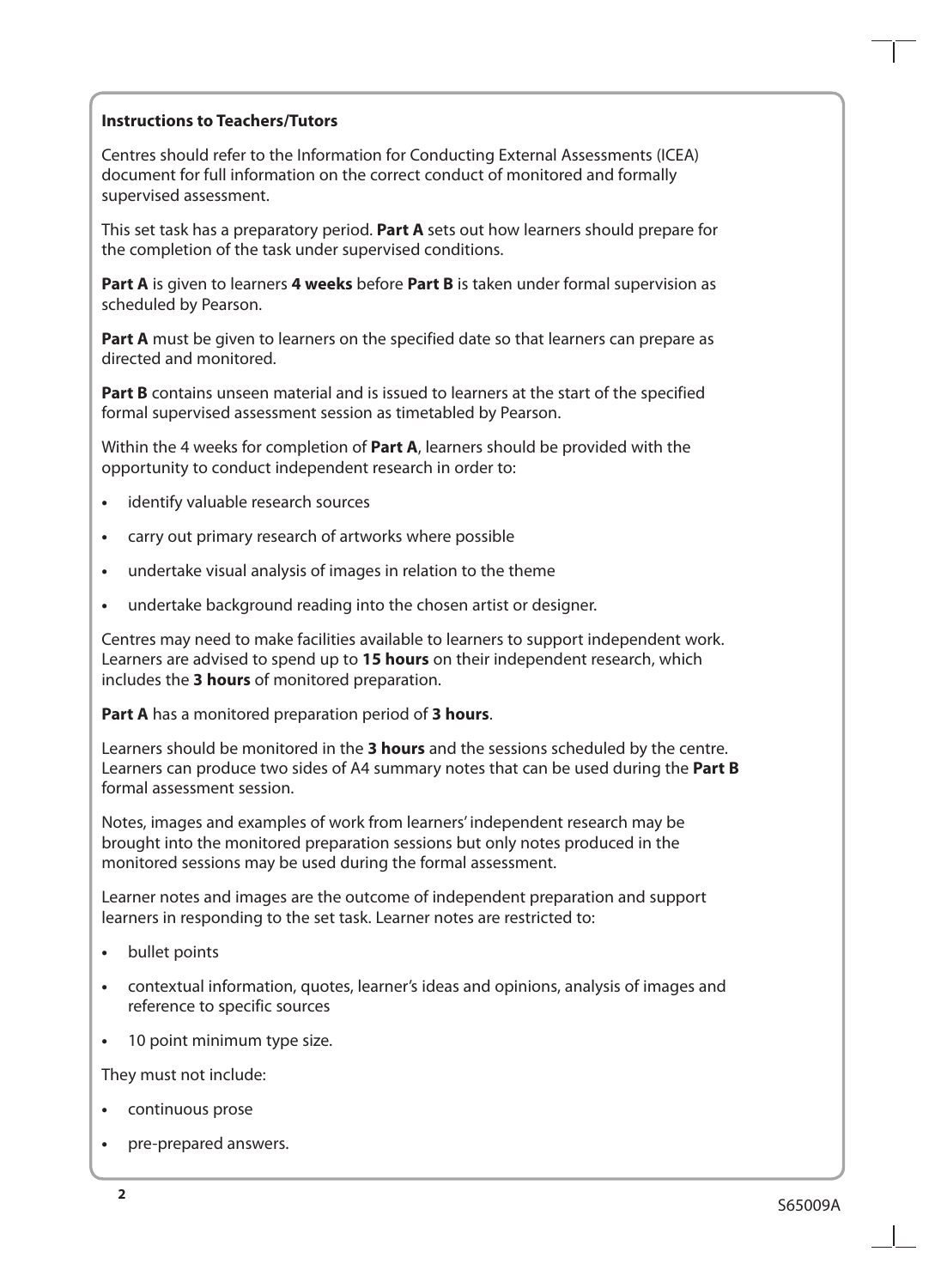Part B is completed under formal supervision. The supervised assessment uses the **Part B** booklet. Learners will need to complete their activities for the set task using a computer.

The supervised assessment will take place in a **3.5 hour** session timetabled by Pearson. A supervised break is permitted.

Teachers/Tutors should note that:

- **•** learners should not be given any direct guidance or prepared materials
- **•** learners should not be given any support in writing or editing notes
- **•** all work must be completed independently by the learner
- **•** learner notes produced under monitored conditions must be checked to ensure that they comply with the limitations
- **•** learner notes should be retained by the centre between the monitored sessions and the formal supervised assessment
- **•** Learner notes should be retained by the centre after the completion of assessment and may be requested by Pearson.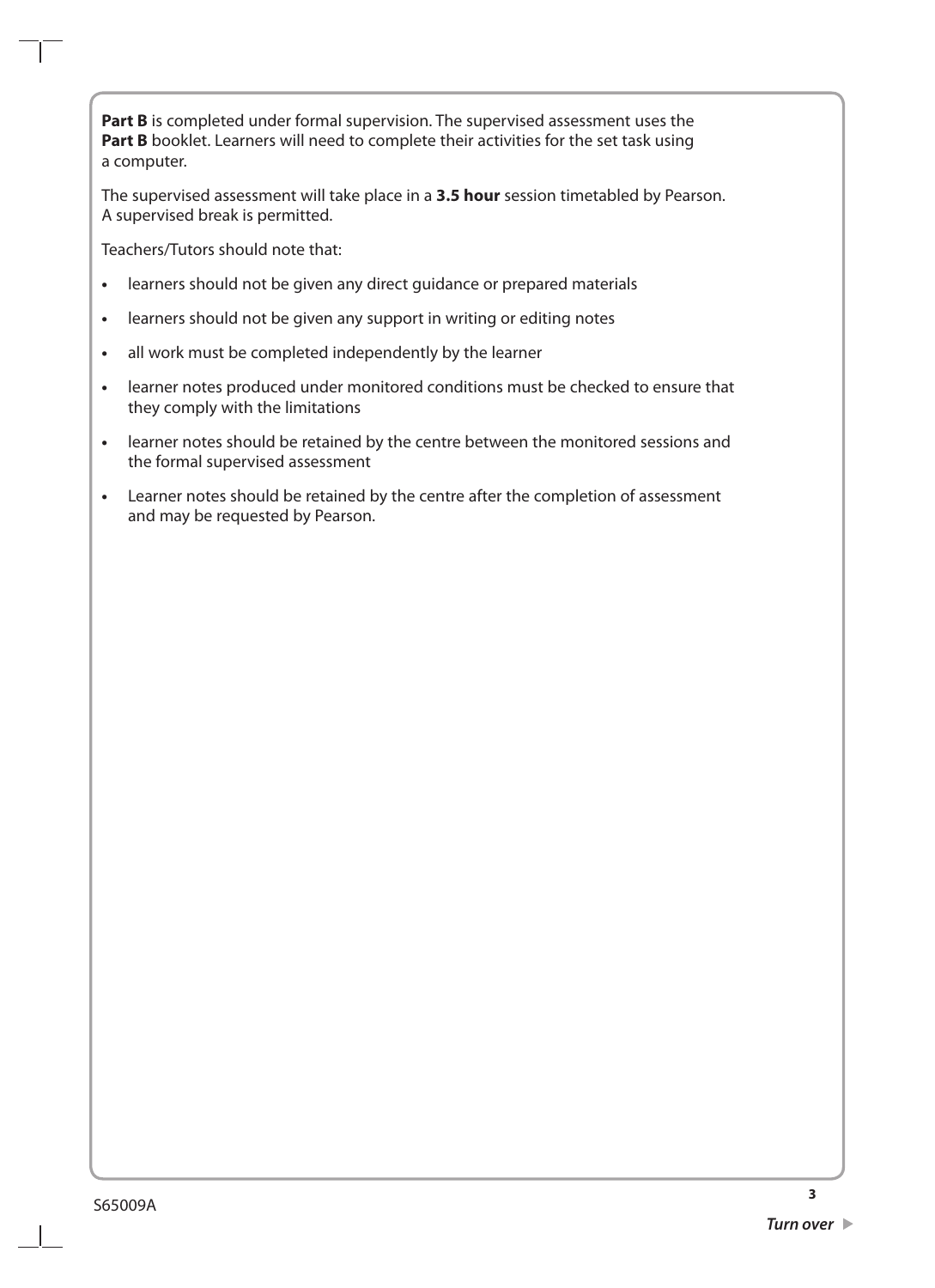#### **Instructions for Learners**

Read the set task information carefully.

**Part A** contains the information you need to prepare for the **Part B** set task.

You will be given **3 hours** of monitored preparation. Your teacher/tutor will advise you of the scheduled sessions for this work.

You also have the opportunity to conduct independent activities outside of the monitored preparation sessions in order to conduct primary research and identify sources of information. You are advised to spend up to **15 hours** on this independent research, which includes the **3 hours** of monitored preparation.

During the monitored preparation sessions you will prepare two sides of A4 summary notes to support you in responding to the additional information and activities presented in the **Part B** formal assessment. Your notes are restricted to:

- **•** bullet points
- **•** contextual information, quotes, your ideas and opinions, analysis of images and reference to specific sources
- **•** 10 point minimum type size.

They must not include:

- **•** continuous prose
- **•** pre-prepared answers.

Your notes will be checked by your centre and retained after the completion of the formal assessment.

You must work independently and must not share your work with other learners. Your teacher/tutor cannot give you feedback during the preparation period.

In **Part B** you will carry out specific written activities using the information in this **Part A** booklet and your own research.

You will complete **Part B** under supervised conditions.

### **Part A of the Set Task**

You work for an art and design magazine. The magazine would like you to write an article on how practitioners have responded to the theme of '**Identities**'. The magazine has suggested a list of possible practitioners, but has not made a final decision on who to include in the article. The magazine would like you to pick **one** from the following list of **practitioners** to research:

- **•** Nan Goldin (photography)
- **•** Lorna Simpson (fine art)
- **•** Jonathan Barnbrook (graphic design)
- **•** Viktor & Rolf (fashion)
- **•** Francis Bacon (painting).